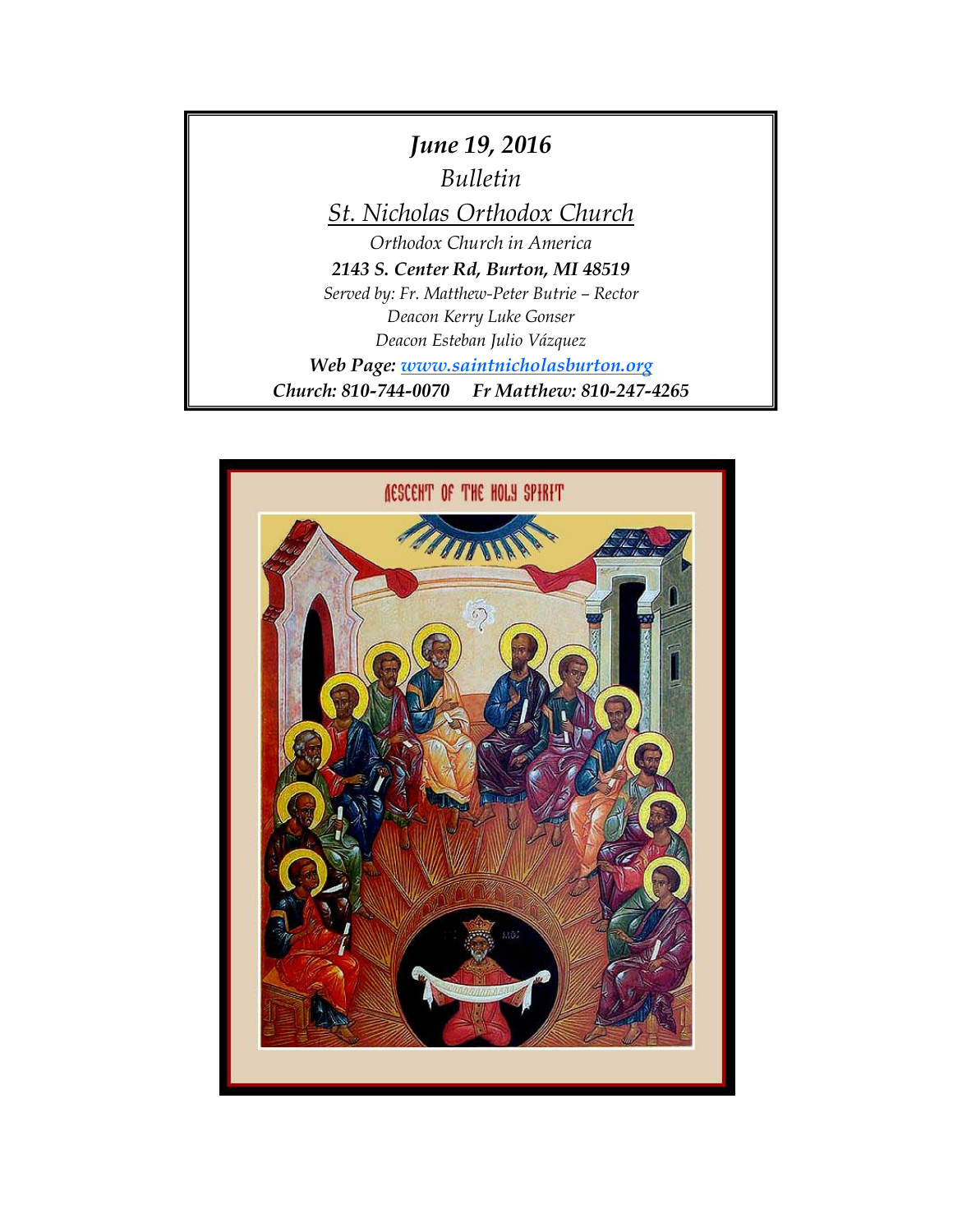**SUNDAY, JUNE 19, 2016 8th SUNDAY OF PASCHA. HOLY PENTECOST: FEAST OF THE HOLY TRINITY. Holy Apostle Jude, the brother of the Lord (ca. 80). Ven. Barlaam of Shenkursk (1462). Martyr Zosimas the soldier at Antioch in Pisidia (2nd c.). Ven. Paisius the Great (5th c.). St. John the Solitary of Jerusalem (6th c.). Ven. Paisius of Chilandari (Bulgarian—18th c.). Repose of St. Job, Patriarch of Moscow and All Rus (1607). (Note: The service for St Jude is transferred to June 20.)**

**FIRST ANTIPHON** The heavens are telling the glory of God; / and the firmament proclaims His handiwork. **Through the prayers of the Theotokos, O Savior save us!** 

Day to day pours forth speech, / and night to nights declares knowledge. **Through the prayers of the Theotokos, O Savior save us!** 

Their proclamation has gone out into all the earth, / and their words to the ends of the universe. **Through the prayers of the Theotokos, O Savior save us!** 

Glory to the Father, and to the Son, and to the Holy Spirit, now and ever, and unto ages of ages. Amen. **Through the prayers of the Theotokos, O Savior save us!** 

**SECOND ANTIPHON** The Lord answer you in the day of trouble; / the name of the God of Jacob protect you! **O Gracious Comforter, save us who sing to Thee: "Alleluia!"** 

May He send you help from the sanctuary / and give you support from Zion!

**O Gracious Comforter, save us who sing to Thee: "Alleluia!"** 

May He remember all your offerings, / and fulfill all your plans! **O Gracious Comforter, save us who sing to Thee: "Alleluia!"** 

Glory to the Father and to the Son and to the Holy Spirit, now and ever and unto ages of ages. Amen. Onlybegotten Son and immortal Word of God, Who for our salvation didst will to be incarnate of the holy Theotokos and ever-virgin Mary, Who without change became man and wast crucified, Who art one of the Holy Trinity, glorified with the Father and the Holy Spirit: O Christ our God, trampling down death by death, save us!

**THIRD ANTIPHON** In Thy strength the King rejoices, O Lord, and exults greatly in Thy salvation. **Troparion (**Tone 8): Blessed art Thou, O Christ our God, who hast revealed the fishermen as most wise by sending down upon them the Holy Spirit; through them Thou didst draw the world into Thy net. O Lover of Man, glory to Thee! Thou hast given him his heart's desire, and hast not withheld the request of his lips. **Troparion:** Blessed art Thou, O Christ our God, who hast revealed the fishermen as most wise by sending down upon them the Holy Spirit; through them Thou didst draw the world into Thy net. O Lover of Man, glory to Thee!

For Thou dost meet him with goodly blessings; Thou dost set a crown of fine gold upon his head. **Troparion:**  Blessed art Thou, O Christ our God, who hast revealed the fishermen as most wise by sending down upon them the Holy Spirit; through them Thou didst draw the world into Thy net. O Lover of Man, glory to Thee!

#### **SMALL ENTRANCE**

**Deacon** Wisdom! Stand upright! Priest: Be exalted, O Lord, in Thy strength! We will sing and praise Thy power! **Choir:** O Gracious Comforter, save us who sing to Thee: "Alleluia!"

## **TROPARION**

**(Tone 8)** Blessed art Thou, O Christ our God, who hast revealed the fishermen as most wise by sending down upon them the Holy Spirit; through them Thou didst draw the world into Thy net. O Lover of Man, glory to Thee!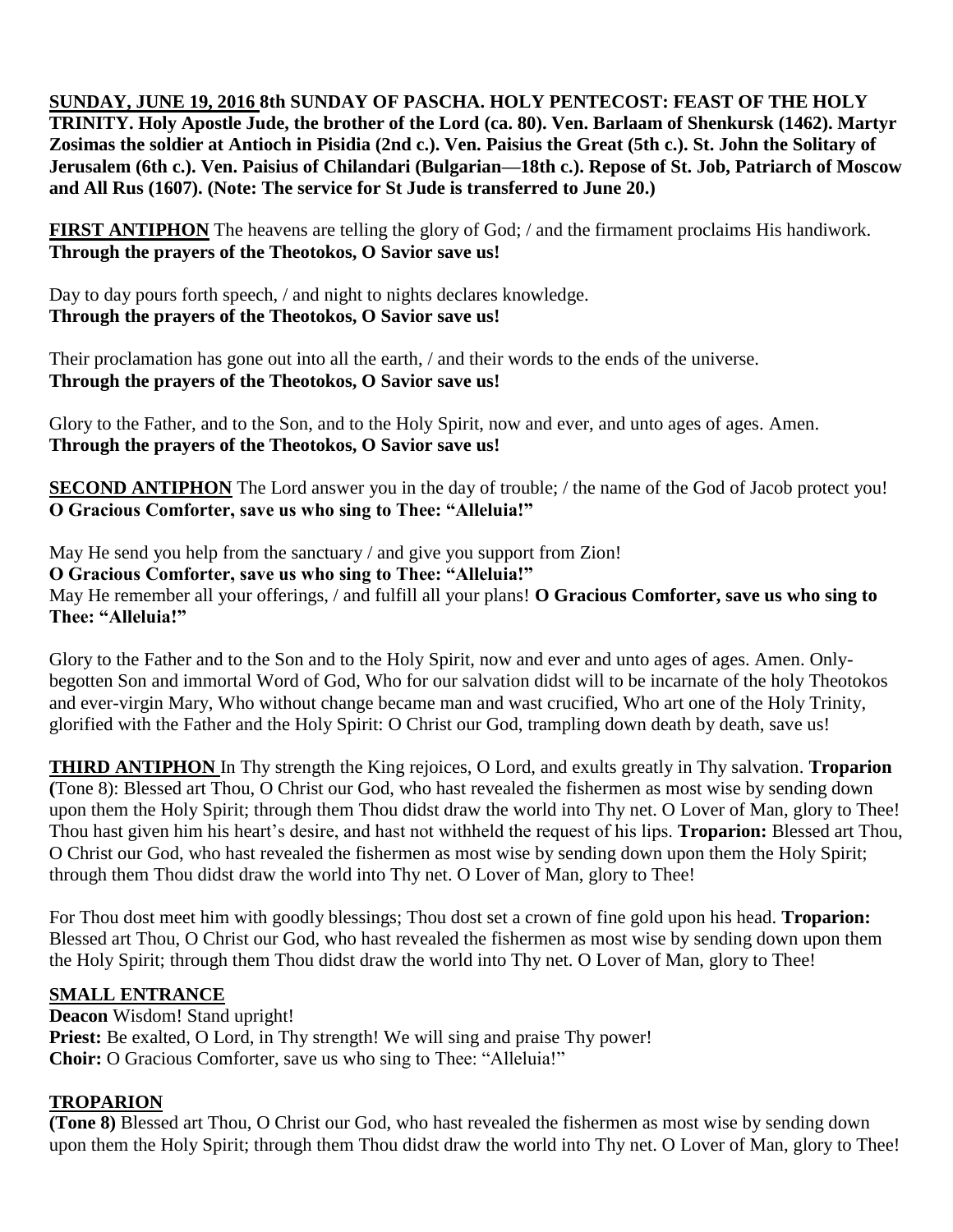# **KONTAKION**

**(Tone 8)** When the Most High came down and confused the tongues He divided the nations; but when He distributed the tongues of fire, He called all to unity. Therefore, with one voice, we glorify the All-Holy Spirit!

**Instead of "Holy God" we sing:** As many as have been baptized into Christ have put on Christ! Alleluia!

#### *The Prokeimenon in the Eighth Tone:* **Their proclamation has gone out into all the earth; / and their words to the ends of the universe.**

*v.* **The heavens are telling the glory of God; and the firmament proclaims His handiwork.** 

**THE READING FROM THE ACTS OF THE HOLY APOSTLES (2:1-11)** In those days, when the day of Pentecost had come, they were all together in one place. And suddenly a sound came from heaven like the rush of a mighty wind, and it filled all the house where they were sitting. And there appeared to them tongues as of fire, distributed and resting on each one of them. And they were all filled with the Holy Spirit and began to speak in other tongues, as the Spirit gave them utterance. Now there were dwelling in Jerusalem Jews, devout men from every nation under heaven. And at this sound the multitude came together, and they were bewildered, because each one heard them speaking in his own language. And they were amazed and wondered, saying, "Are not all these who are speaking Galileans? And how is it that we hear, each of us in his own native language? Parthians and Medes and Elamites and residents of Mesopotamia, Judea and Cappadocia, Pontus and Asia, Phrygia and Pamphylia, Egypt and the parts of Libya belonging to Cyrene, and visitors from Rome, both Jews and proselytes, Cretans and Arabians, we hear them telling in our own tongues the mighty works of God."

### *Alleluia, Tone 8*

*v.* **By the Word of the Lord the heavens were made; and all their host by the Spirit of His mouth.** 

*v.* **The Lord looked down from heaven, and saw all the sons of men***.* 

**THE HOLY GOSPEL ACCORDING TO SAINT JOHN (7:37-52, 8:12)** On the last day of the feast, the great day, Jesus stood up and proclaimed, "If any one thirst, let him come to me and drink. He who believes in me, as the scripture has said, `Out of his heart shall flow rivers of living water.'" Now this he said about the Spirit, which those who believed in him were to receive; for as yet the Spirit had not been given, because Jesus was not yet glorified. When they heard these words, some of the people said, "This is really the prophet." Others said, "This is the Christ." But some said, "Is the Christ to come from Galilee? Has not the scripture said that the Christ is descended from David, and comes from Bethlehem, the village where David was?" So there was a division among the people over him. Some of them wanted to arrest him, but no one laid hands on him. The officers then went back to the chief priests and Pharisees, who said to them, "Why did you not bring him?" The officers answered, "No man ever spoke like this man!" The Pharisees answered them, "Are you led astray, you also? Have any of the authorities or of the Pharisees believed in him? But this crowd, who do not know the law, are accursed." Nicodemus, who had gone to him before, and who was one of them, said to them, "Does our law judge a man without first giving him a hearing and learning what he does?" They replied, "Are you from Galilee too? Search and you will see that no prophet is to rise from Galilee." Again Jesus spoke to them, saying, "I am the light of the world; he who follows me will not walk in darkness, but will have the light of life."

**THE HYMN TO THE THEOTOKOS** Without knowing a man you became a mother, without knowing corruption you bore a child, giving flesh to the Word who creates all things, containing Him Who cannot be contained, encompassing your infinite Maker: O Virgin Theotokos, we magnify you!

**COMMUNION HYMN** Let Thy good Spirit lead me on a level path. Alleluia, Alleluia, Alleluia.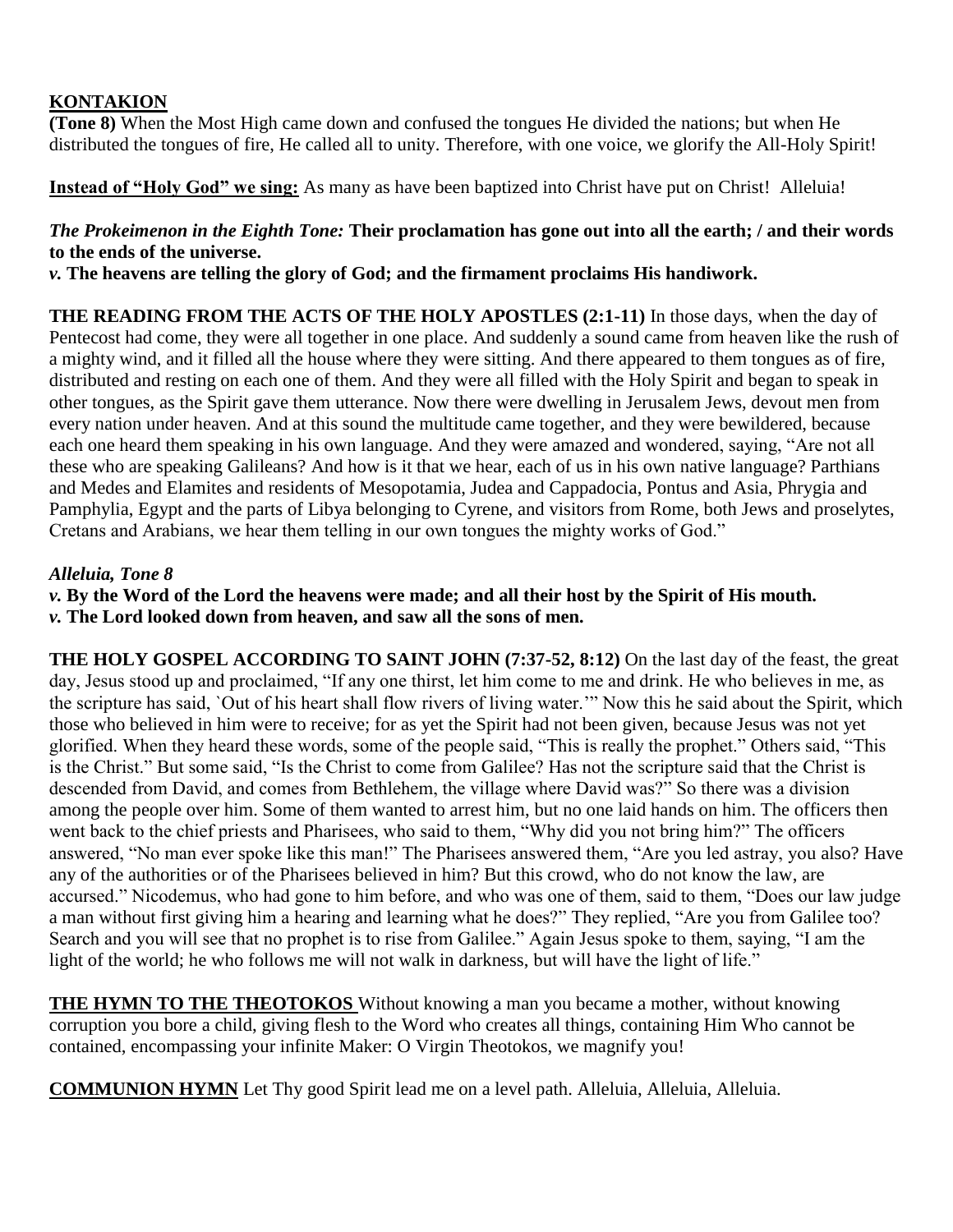## **IN PLACE OF "WE HAVE SEEN THE TRUE LIGHT"**

**(Tone 8)** Blessed art Thou, O Christ our God, who hast revealed the fishermen as most wise by sending down upon them the Holy Spirit; through them Thou didst draw the world into Thy net. O Lover of Man, glory to Thee!

**HOLY PENTECOST** Fifty days after the Resurrection of Jesus the Holy Spirit came upon the Apostles gathered in Jerusalem. By the power of the Spirit they went forth to proclaim the good news that Jesus of Nazareth is the Son of God made flesh and that by His death and Resurrection we have been saved. This kernel of faith has been passed on from generation to generation and faith has been passed on from generation to generation and preached to the four corners of the world. We ourselves receive this missionary command because we, too, have received the Holy Spirit. At our chrismation, our own personal Pentecost, we were anointed with the sacred chrism and the words were pronounced to us: "The seal of the gift of the Holy Spirit!" Sealed with the Holy Spirit as God's gift to us, our bodies have become living temples of God's Spirit. And we at our baptism and chrismation heard the words of Christ, "Go therefore and make disciples of all nations, baptizing them in the name of the Father and of the Son and of the Holy Spirit." (Matthew 28:19) This mission given to the first apostles in the first century is given to us the Church in the twenty-first century. We who believe are not to hide our faith under a bushel basket but to live it as a light before all people. We are not to be ashamed of our faith or apologetic about it. And we must be prepared to give good answer to those who ask us why we believe in Jesus, what makes us follow Him. "Always be ready to make your defense to anyone who demands from you an accounting for the hope that is in you; yet do it with gentleness and reverence." (1 Peter 3:15-16) We believe and follow Him because He is God Himself become man who has given us the words of eternal life. By His death and resurrection He has saved us from the bondage of sin and death. And as a memorial of all this He has given us His own Body and Blood that we may be united with Him and He with us. May we reflect in our lives the communion with one another and with the Father that Christ calls us to by the power of the Holy Spirit who came upon the Apostles at the first Pentecost and who dwells with us, the Church, even today.

#### **Towards the Council** – *Archbishop Job of Telmessos (continued)*

Bearing in mind that the two texts on the relationship of the Orthodox Church to the ecumenical movement and the relationship of the Orthodox Church with the Christian world had been combined into one, it resulted that the six items on the agenda of the Council, approved by the 2016 Synaxis, with the relevant texts are: 1) [The](https://www.holycouncil.org/-/diaspora?inheritRedirect=true&redirect=%2Fhome&_101_INSTANCE_M8gWCQe69nZW_languageId=en_US)  [Orthodox diaspora;](https://www.holycouncil.org/-/diaspora?inheritRedirect=true&redirect=%2Fhome&_101_INSTANCE_M8gWCQe69nZW_languageId=en_US) 2) [Autonomy and the manner of its proclamation;](https://www.holycouncil.org/-/autonomy?inheritRedirect=true&redirect=%2Fhome&_101_INSTANCE_M8gWCQe69nZW_languageId=en_US) 3) [The sacrament of marriage and its](https://www.holycouncil.org/-/marriage?inheritRedirect=true&redirect=%2Fhome&_101_INSTANCE_M8gWCQe69nZW_languageId=en_US)  [impediments,](https://www.holycouncil.org/-/marriage?inheritRedirect=true&redirect=%2Fhome&_101_INSTANCE_M8gWCQe69nZW_languageId=en_US) 4) [The importance of fasting](https://www.holycouncil.org/-/fasting?inheritRedirect=true&redirect=%2Fhome&_101_INSTANCE_M8gWCQe69nZW_languageId=en_US) and its observance today; 5) [The relationship of the Orthodox Church](https://www.holycouncil.org/-/rest-of-christian-world?inheritRedirect=true&redirect=%2Fhome&_101_INSTANCE_M8gWCQe69nZW_languageId=en_US)  [with the rest of the Christian world;](https://www.holycouncil.org/-/rest-of-christian-world?inheritRedirect=true&redirect=%2Fhome&_101_INSTANCE_M8gWCQe69nZW_languageId=en_US) 6) [The mission of the Orthodox Church in the contemporary world.](https://www.holycouncil.org/-/mission-orthodox-church-todays-world?inheritRedirect=true&redirect=%2Fhome&_101_INSTANCE_M8gWCQe69nZW_languageId=en_US) *The Synaxis of the Primates decided to convoke the Holy and Great Council at the Orthodox Academy of Crete from 16 to 27 June 2016*

Given the difficult political situation in the Middle East, and tense relations between Turkey and Russia in particular, the Synaxis of the Primates of January 2016 decided not to assemble the Council in Constantinople and finally decided to convoke the Holy and Great Council at the Orthodox Academy of Crete from 16 to 27 June 2016. The opening of the Council will take place after the Divine Liturgy of the feast of Pentecost, and the closure – the Sunday of All Saints, according to the Orthodox calendar. The Synaxis also adopted the text of the [Regulation of the organization and operation of the](https://www.holycouncil.org/pre-conciliar-documents/-/asset_publisher/M8gWCQe69nZW/content/procedures?_101_INSTANCE_M8gWCQe69nZW_languageId=en_US) Holy and Great Council of the Orthodox Church. According to the latter, delegations of each local Orthodox Church each will be composed of 24 bishops of this Church, as decided at the Synaxis of the Primates of 2014, and "*may be accompanied by special advisors, clergymen, monks and lay people, but the number of these cannot normally exceed the number of six members, as well as three assistants for each Church*" (Article 3). The official languages of the Council will be Greek, Russian, French and English as well as Arabic as a working language (Article 9). Moreover, it is expected that a Pan-Orthodox Council Secretariat will be "*composed of a hierarch of each delegation and the Secretary for the preparation of the Holy and Great Council, which supervises the work of the Secretariat*" (Article 6). These fifteen bishops will be "*assisted in their work by ad hoc advisors, clergymen, monks and laymen, chosen from among the counsellors of the delegations of the local Orthodox Churches*. […]*These counsellors may not exceed the number of two per Church*" (Article 6). It is this secretariat, normally implemented by the end of February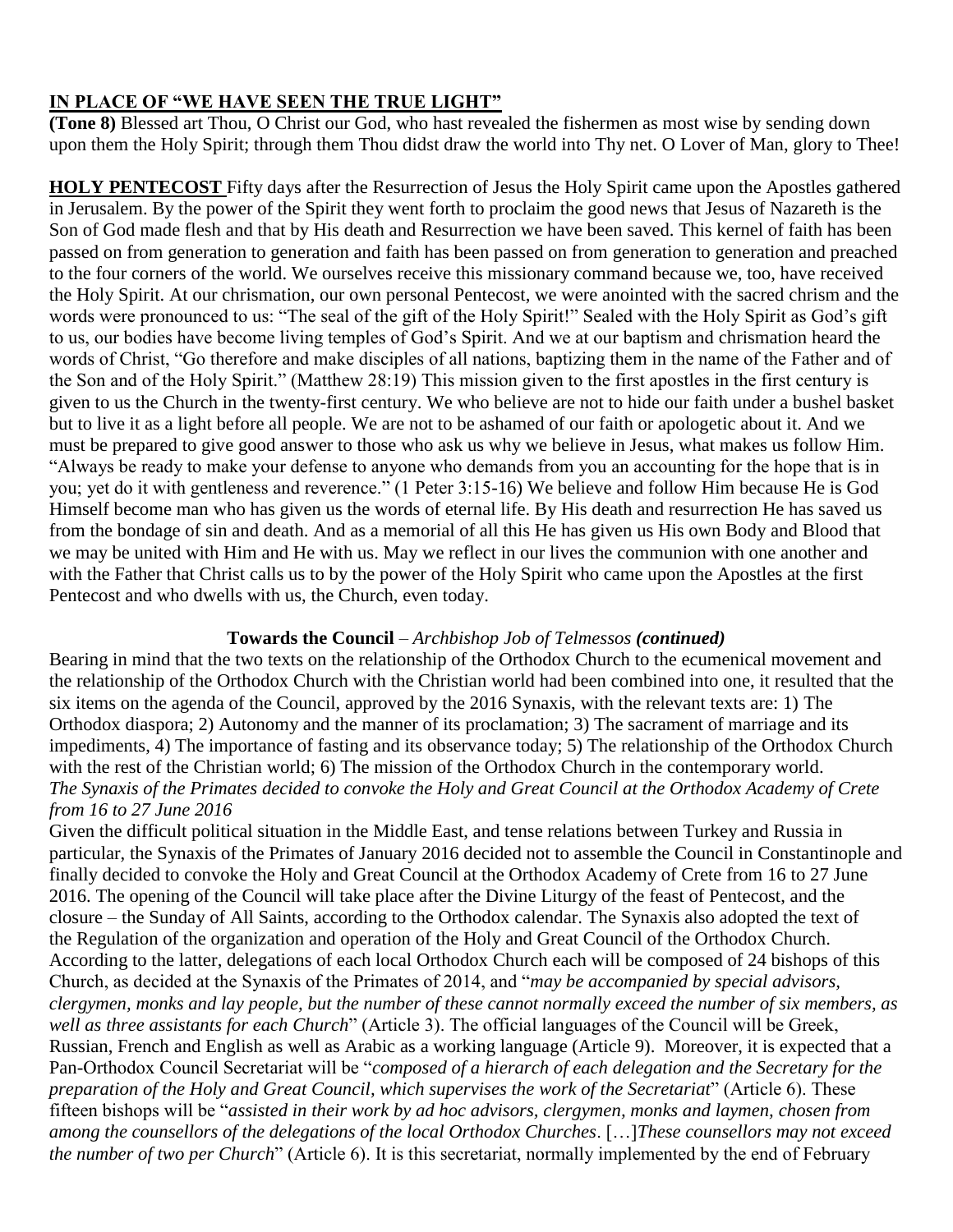2016, which will accredit the journalists who will be present at this council (Article 16). These journalists and invited observers from other Churches and Christian Confessions, as well as Christian organizations, will attend the opening and closing sessions of the Council, of course, without the right to speak and vote (Articles 14 and 16).

Thus ends the long drawn work of preparing the council that lasted forty years. The merit of its methodology – the consensus method (or decisions taken unanimously), which has been also the main difficulty would assure that the Holy and Great Council will be the manifestation of the unity of the Orthodox Church, not the occasion of schisms or divisions. It is hoped that the Holy Spirit is also present at the meeting in Crete in June 2016. That is why the Primates, meeting at the Synaxis in January 2016 in Chambésy "humbly invoke the grace and blessing of the Holy Trinity and ardently invite to prayer the fullness (pleroma) of the Church, clergy and laity, during the period leading to the Holy and Great Council and during it" (press release of 27 January 2016). *Translated from the French by A. Krochak*

June 19, 2016



#### **CANDLE INTENTIONS FOR THE HEALTH AND BLESSINGS OF**

| Congratulations & God's Blessings Joe Neely, Megan Krigner and Carli Nicoloff      |  |
|------------------------------------------------------------------------------------|--|
|                                                                                    |  |
|                                                                                    |  |
|                                                                                    |  |
|                                                                                    |  |
| Happy Birthday & God's Blessings Eileen Branoff (June, 20) and                     |  |
|                                                                                    |  |
| Fr. Joe, Fr. Moses, Fr. Lavrenty, Deacon Anthony, Jo Ann, Nikolai, Gloria, Laurie, |  |
| Walt & Zina, Dorothy, Jeanette, Reggie, Ruth, Stojan & Mira, Bosa, Joseph,         |  |
|                                                                                    |  |
|                                                                                    |  |

## **CANDLE INTENTIONS FOR ALL THOSE IN BLESSED REPOSE**

ခရွို့လ ခရွို့လ ခရွို့လ ခရွို့လ ခရွို့လ ခရွို့လ ခရွို့လ ခရွို့လ ခရွို့လ ခရွို့လ ခရွို့လ ခရွို့လ ခရွို့လ ခရွို့လ

Welcome all of our friends and visitors to St. Nicholas! Please join us for fellowship, coffee and donuts in our parish hall. Volunteers are needed to serve coffee and donuts this morning.

Happy Father's Day to all our fathers, Godfathers, grandfathers and uncles.

There will be a one year Parastas for the repose of Jim Brown following the veneration of the cross. Coffee and donuts are being donated today in Jim's memory by his family.

#### **CHARITY MINISTRIES**

**HOPE IN A BOX** is collecting Laundry Soap for the month of June. Place the items in the Blue Box in the hall. Catholic Charities Community Closet will distribute the items.

**FOOD DRIVE** Place non-perishable food items in the other blue box in the hall.

**NORTH END SOUP KITCHEN We serve this Thursday, July 7 from 9 am to 1 pm.**